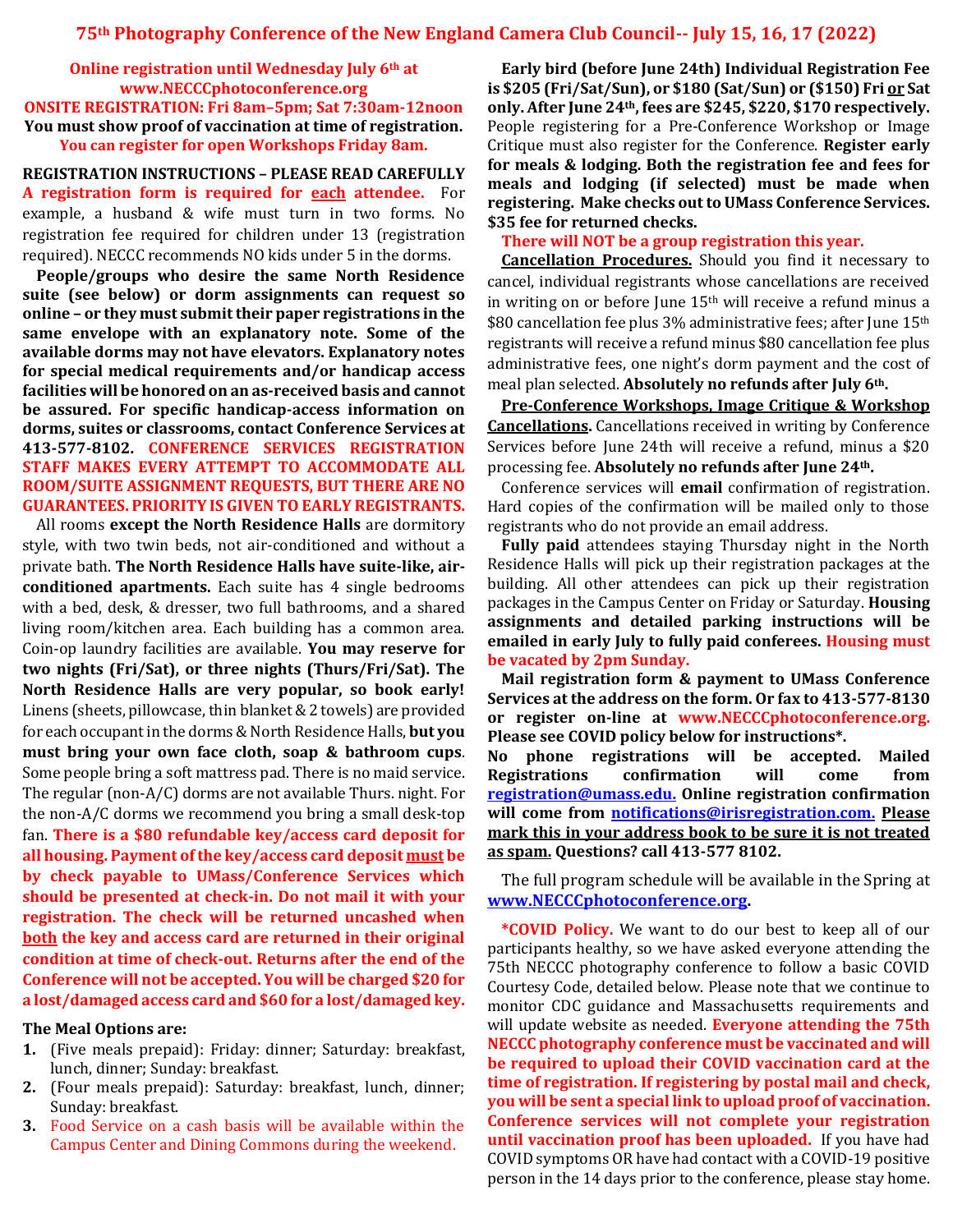### **REGISTRATION FORM FOR THE 75th NECCC CONFERENCE July 15-17, 2022 ONLY ONE PERSON PER FORM!**

Email ……….……………………………………………………………………………………………………………….…………………First Time Attendee (Y/N)………

| <b>PRICES</b>                            | <b>After June 24th</b> |
|------------------------------------------|------------------------|
| Individual, all 3 days                   | \$205 \$245            |
| Individual, Sat & Sun only               | \$180 \$220<br>-S      |
| Individual, 1-day ___Fri. OR ___Sat.     | \$150 \$170<br>- \$    |
| <b>Speakers' Notes - Printed Version</b> | $$33$ $$36$ onsite $$$ |

#### **Sign up for ONE (subject to availability, register early!) You may rank your top three choices in case one is full**

| Pre-Conf. Workshop 1 (Scott Kelby)          | \$75 | \$95   | \$  |
|---------------------------------------------|------|--------|-----|
| Pre-Conf. Workshop 2 (Frans Lanting)        | \$75 | \$95   | \$. |
| Pre-Conf. Workshop 3 (Billie Weiss)         | \$75 | \$95   | \$  |
| Pre-Conf. Workshop 4 (Joey Terrill)         | \$75 | \$95   | \$  |
| Pre-Conf. Workshop 5 (Greg Benz)            | \$75 | \$95   | \$  |
| Pre-Conf. Workshop 6 (Tim Grey)             | \$75 | \$95   | \$. |
| Pre-Conf. Workshop 7 (Chris McGinnis) \$75  |      | \$95   | \$  |
| Pre-Conf. Workshop 8 (Charles Needle) \$100 |      | \$120  | \$. |
| Pre-Conf. Workshop 9A (Raptors, Pons) \$65  |      | \$95\$ |     |
| Pre-Conf. Workshop 9B (Raptors, Pons) \$65  |      | \$95   | \$. |
| Pre-Conf. Workshop 10 (Chane Cullens) \$75  |      | \$95   | \$  |
| Pre-Conf. Workshop 11 (Kate Silvia)         | \$75 | \$95   | \$  |
| Pre-Con. Image Critique                     | \$45 | N/A    | \$  |
|                                             |      |        |     |

#### **Conference Workshops (subject to availability, register early!)**

| CW1 Conf. Image Review (by presenter)          | \$55            | N/A  |     |
|------------------------------------------------|-----------------|------|-----|
| CW2 Kramer (Textures; laptops)                 | \$55            | \$65 |     |
| CW4 Fellner (Stones/Crystals: Macro)           | \$55            | \$65 |     |
| CW5 Bowie (Friday Night 10pm)                  | \$55            | \$65 |     |
| <b>CW7 Bowie (Saturday Night 10pm)</b>         | \$55            | \$65 |     |
| CW6 Magnano (Friday Night 10pm)                | \$55            | \$65 | \$. |
| CW8 Magnano (Saturday Night 10pm)              | \$55            | \$65 |     |
| CW9 Kelby (Critique your own work)             | \$55            | \$65 | S.  |
| CW10 Fellner (Architectural walkabout)         | no charge\$65\$ |      |     |
| CW11 Friedman (Model) Fri 2:15pm               | no charge \$65  |      | \$  |
| CW13 Friedman (Model) Sat 3:30 pm              | no charge \$65  |      | S.  |
| CW14 Nettelhorst (Design. Photographs)         | no charge \$65  |      | S.  |
| CW16 Friedman (Lightpaint Model) Fri 10pm \$55 |                 | \$65 |     |
| CW17 Friedman (Lightpaint Model) Sat 10pm \$55 |                 | \$65 |     |

#### **Photo walks Saturday 7-8am (Max one/attendee) No charge Subject to availability, register early! Signups end July 6th You may rank your top three choices in case one is full**

| PW1 Babnik                     | _ PW10 Kramer – Flowers         |
|--------------------------------|---------------------------------|
| PW2 Needle – mobile device     | __ PW11 Silvia - ND filters     |
| __ PW3 Xiomaro - mobile device | PW12 Terrill                    |
| __ PW4 Pickett - mobile device | $\rule{1em}{0.15mm}$ PW13 Tharp |
| ___ PW5 Varis - Infrared       | _ PW14 Cullens - Camera Basics  |
| __ PW6 McGinnis -Macro         | __ PW15 Nyugen - Trees          |
| ___ PW7 Nettelhorst            | __ PW16 Friedman - People       |
| __ PW8 Grey - Photopills       | PW17 Buchnan Mirrorless         |
| __ PW9 Magnano - Long exposure | $\equiv$ PW18 Lin - Landscapes  |

#### **DINING COMMONS MEALS PLAN (Full payment required)**

| 1. Dinner Fri; 3 meals Sat; Breakfast Sun | \$69 |  |
|-------------------------------------------|------|--|
| 2. 3 meals Sat; Breakfast Sun             | \$52 |  |

## **HOUSING 2 nights for Dorms or 2-3 nights for North Res. Halls**

|                      |     | Th. nt Fri. nt Sat. nt |      | per person/per nt |
|----------------------|-----|------------------------|------|-------------------|
| Dorm Rm (Double) N/A |     |                        | \$45 |                   |
| Dorm Rm (single)     | N/A |                        | \$45 |                   |
| North Residence      |     |                        | \$68 |                   |
| (Air-cond. Suites)   |     |                        |      |                   |

#### **For office use:** Case # ………………..  $Ck \cdot \ln \frac{m}{k}$

| $UN LUY H$  |
|-------------|
| Payment     |
| $Init/Date$ |
| Conf        |
|             |

#### Mail to: CS23-1 UMass Conference Services 819 Campus Center University of Massachusetts Amherst, MA 01003

**Roommate request** (This does not register this person/persons) Share room or suite with ……………………………………………………….…

*EVERY ATTEMPT WILL BE MADE TO HONOR ALL ROOMING REQUESTS, HOWEVER THERE ARE NO GUARANTEES. ALL ROOM OR SUITE ASSIGNMENTS WILL BEGIN IN MID-JUNE. CONFIRMATION WILL BE EMAILED AS SOON AS THEY ARE COMPLETED. (THEY WILL BE MAILED TO THOSE REGISTRANTS WHO DO NOT PROVIDE AN EMAIL ADDRESS.) PLEASE DO NOT CALL THE OFFICE TO INQUIRE ABOUT ROOM ASSIGNMENTS BEFORE JULY 5<sup>t</sup>*

| Indicate method of payment; Please check one<br>______Check (make check payable to UMass/Conference Services) |                |  |  |
|---------------------------------------------------------------------------------------------------------------|----------------|--|--|
| Amex Visa MasterCard Discover Card                                                                            |                |  |  |
|                                                                                                               |                |  |  |
| Expiration Date Security Code                                                                                 | ALL.           |  |  |
|                                                                                                               | <b>CREDIT</b>  |  |  |
|                                                                                                               | <b>CARD</b>    |  |  |
| <b>ORDERS</b><br><b>Billing Address for Card</b>                                                              |                |  |  |
|                                                                                                               | <b>MUST BE</b> |  |  |
|                                                                                                               | <b>SIGNED</b>  |  |  |
|                                                                                                               |                |  |  |

For security purposes, UMass Conference Registration does not keep credit card information on file once it has been processed. Should changes to your registration have to be made your credit card information will need to be provided again.

……………………………………………………………………………

*NOTE: Registration, Workshops, Printed Speakers' Notes, All Housing and Dining Commons meals prices include Conference Services charges plus a 3% Conference Services Administrative fee.*

#### **TOTAL PAYMENT ENCLOSED Full payment required** \$\_\_\_\_\_\_\_\_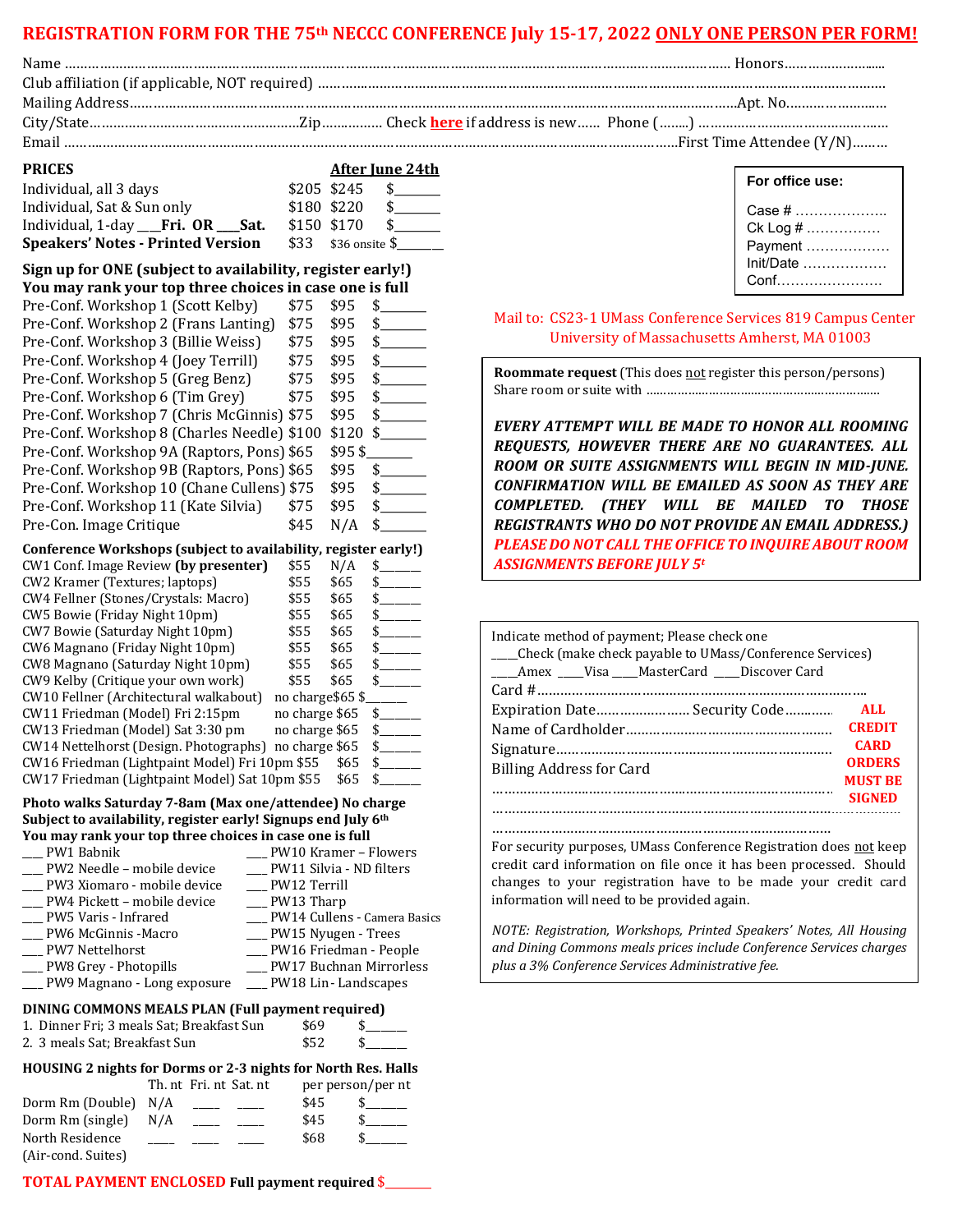# **Celebrate the 75th NECCC Conference (July 15-17, 2022) Register Today! www.NECCCphotoconference.org**

# **SPECIAL EVENTS**

### **KELBY, Scott (FL)**

- **The Stuff They Don't Tell You**
- **Travel Photography: Capturing the Essence of a City**

### **ROZAVSKY, Barbara, HonNEC (MA)** (Showcase)

**A Salute to NECCC Photographers:** As part of our dedication to Conference attendees and the New England Camera Clubs and their members, this presentation showcases past conference & NECCC interclub winning images & prints.

# **DEMONSTRATIONS AND INTERACTIVE SESSIONS**

- **Camera Testing Clinic Precision Camera (CT)** (Sat. only)
- **Hunts Camera Demos, Menu, and Hands on** (Sat. only)
- **VALIND, Erik** Portrait Tips **Tamron**

#### **FEMALE MODEL PHOTOGRAPHY (Skip Hoyt, HonNEC) 10 Models in various attire: Eveningwear, Bathing Suits, Sportswear and Special Themed Sets.**

Monitored female sets Sat. 9am-5pm; Sunday 9-11:30am Inside and Outside (Chapel, Pond, Campus Center Concourse)

## **PHOTO-OPS** (Campus Center, lower level, 8<sup>th</sup>/9<sup>th</sup> floors)

- **Chris Germain MNEC & Barbara Rozavsky HonNEC**
- **Main Room (CC169)** Several still life setups, abstract, water drops, backgrounds & textures, Dark Light & Light painting and other subject matter
- Bright Spot Therapy Dogs (Sat only)
- **Photograph Macro** (Floral and non-floral) with **Charles and Melissa Needle**
- **Photograph Abstract Macro** with **Lou & Todd Nettelhorst**
- **Photograph Flowers with Jackie Kramer**
- **Creative Flat Lay Photography with Lisa Langell**
- **Character Model Photo Sessions** with **Erik Valind** Tamron (Models & Lenses sponsored by Tamron); Fri & Sat only
- **Steampunk, Pirates, Dancers, etc. Photo Sessions** Bobbi Lane & Lee Varis (Friday & Saturday only)

#### **PROGRAMS**

#### **N = Nature, C= Creative, D = Digital, P = Portrait, S = Smartphone/Mobile Device, G = General Interest**

#### **BABNIK, Erin (CA) (Canon)**

**N** The 7 Virtues of a Creative Landscape Photographer

#### **BENZ, Greg (MN)**

- **D** Artistic & Technical Principles of Dodging & Burning
- **D** How to Create Amazing Light and Color with Advanced 'Blend if' Techniques

#### **BOWIE, Mark, ANEC (MA) (ADKPI)**

- **N** Moonlit: The Art of Photographing by Moonlight
- **N** Landscapes: Moments of Inspiration & Revelation
- **D** Post-Processing Night Images (Demo)

## **CUCHARA, Lisa (CT)**

**G** Wabi Sabi: The Beauty of Imperfect Things

## **FELLNER, George (CT)**

- **G** Architectural Photography
- **G** Creating your Photography Book

#### **GREY, Tim (TN)**

- D Lightroom: The Ultimate Image Workflow
- G Photopills: Planning your Photography

#### **KRAMER, Jackie (FL)**

- **C** Luv Blooms In-Camera Techniques to Bring Out the Character in Your Floral Images
- **D** Phlorography: Post Processing Techniques to Make your Floral Images Stand Out

#### **LANGELL, Lisa (AZ)**

- **C** Creative Flat Lay Photography
- **N** Photographing Birds in Flight & Motion

### **LANE, Bobbi and VARIS, Lee (MA)**

**P** Take better Travel Portraits, Unplugged

### **LIN, Kah-Wai**

### **G The Art of Landscape Photography**

#### **MAGNANO, Susan (NY)**

- **N** Photographer's Guide to Acadia National Park
- **C** Get Creative with Long Exposures

#### **McGINNIS, Chris (PA) (OM Digital Solutions/Olympus)**

N "It's the Little Things: Macro Photography"

#### **NEEDLE, Charles (CO)**

- **C** Creative Macro Photography
- **S** iPhoneography

### **NETTELHORST, Lou and Todd (IL)**

**C** Adding Pizzazz: Photoshop Not Required

#### **NGUYEN, Paul (MA)**

- **N** Ultimate Landscapes Photographing Trees & Forests
- **S** Virtually Scouting Locations for Photography (Demo, Double session; Bring phone)

#### **PICKETT, Clifford (NY)**

- **D** Lightroom: The Ultimate Image Workflow
- **S** Pushing the Limits of Mobile Photography

#### **PONS, Juan (ME)**

- **N** 20 Tips for Great Nature & Wildlife Photos
- **N** Wildlife Photography

#### **SILVIA, Kate (SC)**

- **C** Long Exposure Creativity
- **D** Get Creative with Photographic Textures

#### **TERRILL, Joey (CA) (Nikon)**

- **C** Look Closer: Magnifying the World with a Macro Lens
- **C** Fantastic Focus: Simple Technique for Incredible Results

### **THARP, Brenda (CA)**

- **G** Creating Travel & Everyday Photographs with Impact
- **N** Expressive Nature Photography

#### **Xiomaro (NY)**

- **S** The Art of Phoneography
- **S** Unseen Beauty along the New England Trail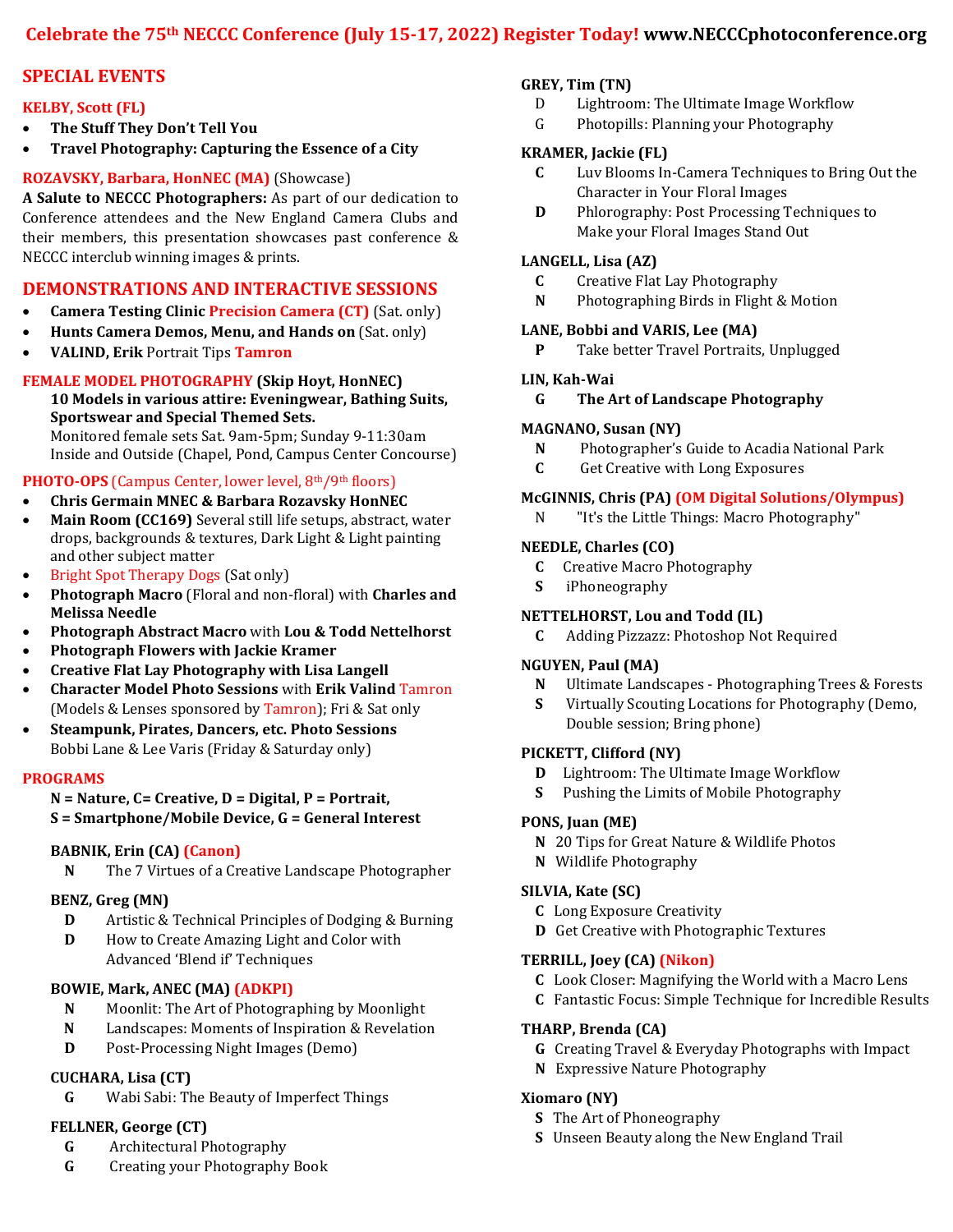# **PRE-CONFERENCE WORKSHOPS AND IMAGE CRITIQUES**

**Friday, July 15 (8:30–11:30am, except #8 & 9) – Workshops and Image Critiques run concurrently. You can only attend one.** Workshop participants must be paid conference registrants. Class size is limited. **Register early.** If paying by check, please write separate conference & workshop checks. See Registration Instructions for cancellation policy. The pre-conference workshop fee is \$75 (unless listed below), which includes a 3% UMASS administrative fee. Antoinette Gombeda, APSA, HonNEC (agombeda@optonline.net) will send class location, location of registration package, updated information, etc. in early July. You may rank your top three choices in case one is full.

**PRE-CONFERENCE IMAGE CRITIQUE Critiques run concurrently with Pre-Conference Workshops so you cannot attend both.** \$45 ~40-min. session. Special opportunity for NECCC conference attendees -- a **one-on-one evaluation** of your photographs (up to 15 images) by an experienced, accomplished New England photographer. Image Critiques will be by NECCC-affiliated photographers Bill Barnett, APSA, GMPSA, AFIAP, HonNEC; Hazel Meredith APSA, HonNEC, Jacob Mosser, HonPSA, HonNEC, or Sarah Musumeci, MNEC. Susan Mosser (s.jmosser@comcast.net) will send confirmation by 6/26 (due back 7/1). You will be sent an email with your time slot & reviewer.

**#1 "Lightroom Crash Course" Scott Kelby (FL)** If you want to get up & running fast on Lightroom Classic, this class will get you there. You'll learn Scott's back-up strategy, how to organize your images in an easy way that makes sense, & his step-by-step method for postprocessing your images that will make your photo rock! You'll be learning just the most important, most useful, and easiest way to get your Lightroom life in order. **For all skill levels:** Perfect for those brand-new to Lightroom, or even for folks who have been using it for a few years now but want to take their skills to the next level. Laptops not necessary.

**#2 "The Art of Seeing" with Frans Lanting (CA)** In this instructive presentation, Frans Lanting will share his secrets for how he creates memorable images by applying key ingredients like subject, point of view, composition, light, moment and meaning to any photographic situation. You will learn how you can translate his concepts into creative photographs yourself. **For all skill levels.**

**#3 "Sport Photography" Billie Weiss (MA)** Billie will discuss the keys to success in shooting all aspects of sports photography, including game action, sports features, sports portraiture, and lighting. He will offer tips and tricks for capturing moving subjects, and discuss the mentality and mindset involved with making a great sport photograph, as well as ways to market yourself and your photography business. You will see examples of bold, vibrant, iconic imagery from his role as the Senior Manager of Photography for the Boston Red Sox, as well as from other sports venues and events throughout the world. We will leave plenty of time for a question-and-answer session in hopes of having a great discussion and dialogue surrounding ways to improve your technical skills with motion and sports photography. This is a unique class not to be missed. **For all skill levels.**

**#4 "Life-Size and Beyond: A Workshop in Macro Photography" Joey Terrill (CA) Sponsored by Nikon.** Immerse yourself in the colors, textures, and incredible detail that's revealed through macro photography. In this hands-on workshop we'll be exploring textures, shapes, colors, and magnification as we experiment with a variety of macro techniques. Our emphasis will be on choosing interesting subjects, composing for maximum impact, and using controlled lighting to reveal every intricacy of your subject. Macro photography is a specialty that's both immersive and consuming. Time flies by as each refinement pushes you closer and closer to your imagined image. The process of composing and lighting can be consuming as you progress, and then deeply exhilarating as you see the final image emerge. Macro images are always revealing in their detail, and the creative process is deeply satisfying to experience. We'll discuss several helpful tools for positioning subjects, employ some readily available backgrounds, and discuss optimal camera and lens settings. All experience levels are welcome, and everyone will have ample time to create several new images. I hope you'll come magnify the world with us! (A macro lens, or a way to make close-up pictures is required during the hands-on portion.) **All skill levels.** 

**#5 "Exposure Blending with Luminosity Masks" Greg Benz (MN) (laptop\*)** For people looking to use luminosity masks to extract more color & detail from their photos & is comfortable with the basics of layers/masks in Photoshop. This course covers: Blending Multiple Files, Multi-processing single RAW files, Optimal Shooting RAW for Blending, Getting Great Color, Fixing Halos & Tree Edges, Sky replacement, Luminosity Masks & Selections. **No experience with luminosity masks required, but this is not for people who have never used Photoshop.** You may choose to share a computer with a friend/spouse or just come and take notes/follow along. If you bring your computer, you are expected to have Photoshop CS6 or CC **pre-loaded and activated** on your laptop. Information about downloading the free Lumenzia panel or purchasing one at a discounted price will be sent. **Intermediate-to-Advanced**

**#6** "**Photoshop Power Features" Tim Grey (TN)** Photoshop is full of powerful features to help you optimize your photos. For this presentation Tim Grey will focus on the top features of Photoshop that enable you to exercise great control to improve the look of any photo. You'll learn about often overlooked tools for adjusting the overall appearance of photos. You'll see how powerful image cleanup tools can remove blemishes or unwanted objects from photos. You'll discover many ways of creating selections of specific areas of a photo. And you'll learn to make the most of the powerful layer masking features for applying targeted adjustments or creating composite images. Along the way, Tim's expertise and clear teaching style will ensure you'll be able to master the full power of Photoshop for your photos. Laptops not necessary. **For all skill levels.**

**#7 "Maximum Depth of Field– Using Focus Stacking and Bracketing" Chris McGinnis (PA)** Anyone who has worked with a macro lens recognizes that it can be a real challenge to achieve a sharp subject from front to back and still maintain a nice, soft, defocused background. In fact, with most subjects it's an impossible task. Enter focus stacking or focus bracketing. The concept is simple. Take a series of photos with each one being focused at a slightly different point on your subject. Olympus has automated the process so that you can achieve the maximum depth of field and get the final stacked image – **all in your Olympus camera!** This same concept can also be used to create landscape images with incredible depth of field. Learn how to use the focus stacking & bracketing feature built into OM Digital System Olympus cameras. You will learn the basics of focus stacking and bracketing, the camera controls that will guarantee better success and some post-processing options available for focus bracketing. This feature can be used for both macro & landscape shooting situations. **Bring: camera, SD card, Tripod. For all skill levels, but you must be able to stand during this workshop.**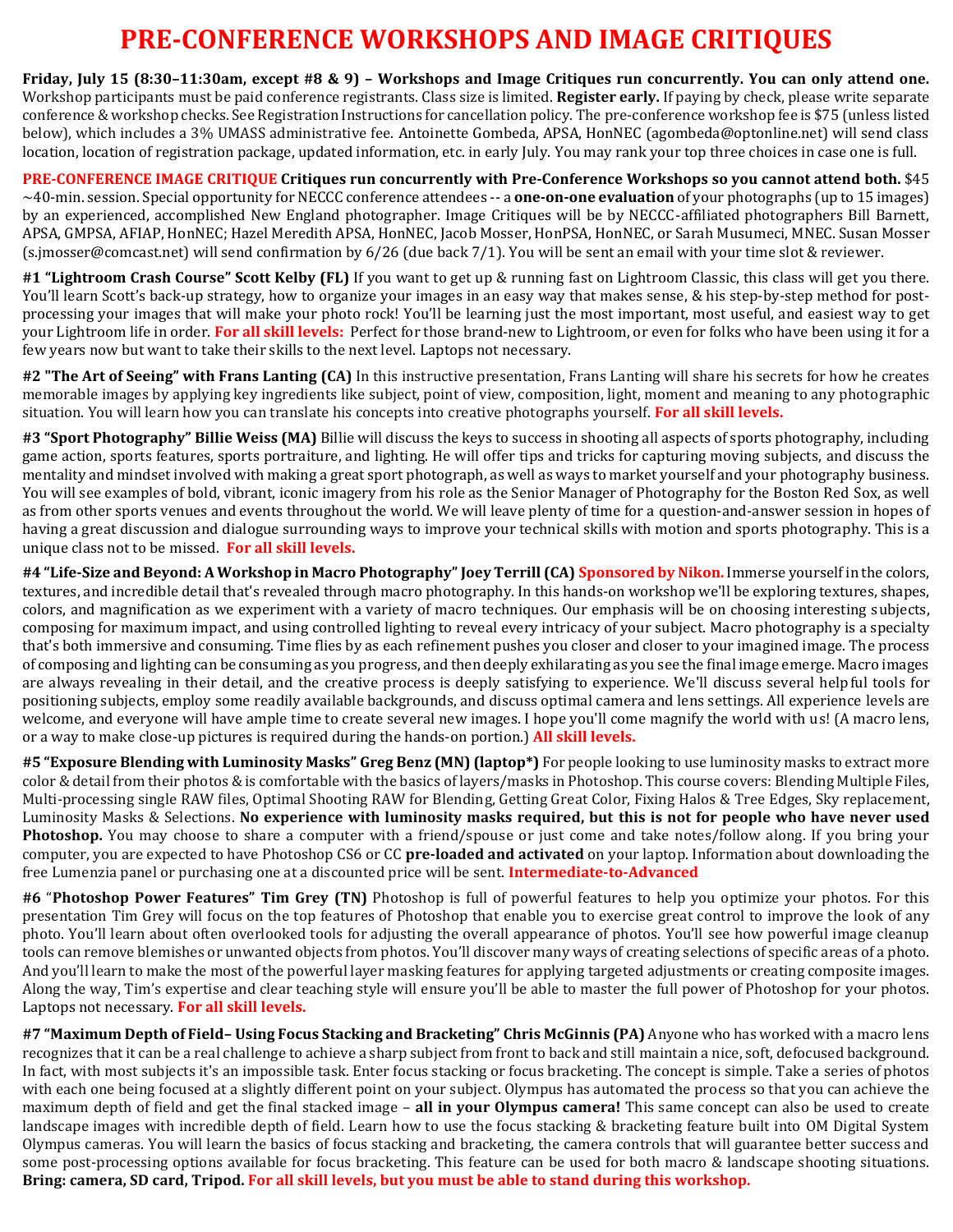**#8 "A Morning with the Butterflies and Flowers at Magic Wings Butterfly Conservatory and Gardens" Charles Needle (CO)** Spend a fun morning photographing at Magic Wings before it opens to the public. This is an ideal time as the butterflies are resting, making them easier to photograph. Bring a traditional macro lens and/or your Lensbaby. **Participants must drive to** 281 Greenfield Rd, South Deerfield, MA (~12 miles from UMass). **Arrive at 6:45am. Shoot 7-9am**; Optional informal image review on Saturday at Campus Center. **For all skill levels; you must be able to stand during this workshop.**

**#9A/B "Photograph Birds of Prey & Raptors" Juan Pons (ME)** Two 10-person sessions, 9A: 8:30-10am and 9B: 10-11:30am. Outside (weather permitting). Get advice on light, exposure, composition, depth of field, shutter speed, auto focusing modes, focusing tips, etc. from Juan Pons a recognized expert in Wildlife Photography who has more than 30 years' experience in photography. **You must be able to stand during this workshop. Participants must drive to the workshop (~12 miles from UMass). For all skill levels.**

**#10 Camera Basics: Mode, Aperture, Shutter Speed, ISO, etc. Chane Cullens MNEC (CT).** Learn how to use aperture & shutter priority modes, exposure compensation, ISO, shallow versus deep depth of field, blurred & frozen motion, properly exposed dark backgrounds & a properly exposed bright background during this hands-on workshop. Bring your mirrorless or dSLR camera & manual. **For beginners.**

**#11 Get Creative with Nik/DxO Software (laptops) Kate Silvia (SC).** We will concentrate on three Nik programs: Viveza, Color Efex Pro & Silver Efex Pro, spending time with each program, learning how to best take advantage of their strengths and possibilities. We'll incorporate them into our overall workflow both from Lightroom & Photoshop and have a lot of fun. **For intermediate photo processing**  level photographers. You may share a computer with a friend or just come and follow along. If you bring your computer, you are expected to have Photoshop CS6 or PS CC and Nik/DxO pre-installed.

## **Conference Workshops (subject to availability, register early!)**

**\$55 before June 24th (\$65 after) Pre-registration required. Class sizes are limited; Register Early!**

- CW1 **Image Review by Conference Speaker** ~45 minutes. Have up to 15 images reviewed by one of North America's top photographers who will provide feedback and help you grow as a photographer. An email to pick your top three reviewers will be sent to you by 6/21 (due back 6/28). You will likely get your  $1^{st}/2^{nd}$  choice; Time slot/reviewer will be emailed to you.
- CW2\* **Jackie Kramer (FL) Artistic Floral Post-Processing Techniques (laptops\*) Friday 12:30-3:15pm All skill levels.** Watch how you can take a good image & make it stellar using a variety of editing techniques ranging from a short five-minute Lightroom edit to a composite in Photoshop. Guaranteed to ensure your creative juices flow long after your initial captures in the field as you upload & edit later at your computer. You will walk away expanding the universe of potential images and broadening your vision. **You may share a laptop with a friend or just come and /follow along. If you bring your laptop, you are expected to have the following software pre-installed – Lightroom and Photoshop CS6** *or* **CC**
- CW4 **George Fellner (CT) -- Imaginary Realms: Macro Photography of Stones & Crystals (Optimizing Depth of Field in Photography).** Hands-on with PS demo. Friday 12:30-3:30 The realities of depth of field may pose limitations for certain types of photography. 3-Dimensional subjects, particularly in macro photography (also in landscape and architectural scenes), are challenging with regard to establishing sharp focus throughout. Focus stacking involves taking a series of photos at multiple focus points which are combined in post-processing into a single optimized depth of field image. Bring camera, macro lens, tripod, shutter release cable. Skill Level: intermediate
- CW5 **Mark Bowie, ANEC (MA)(ADKPI)NIGHT Photo Shoot** Bring your camera Fri 10pm CW7 **Mark Bowie, ANEC (MA)(ADKPI)NIGHT Photo Shoot** Bring your camera Sat 10pm
- CW6 **Susan Magnano (NY) NIGHT Light Painting Portraits** Bring your camera Fri 10pm
- CW8 **Susan Magnano (NY) NIGHT Light Painting Portraits** Bring your camera Sat 10pm
- CW16 **Rick Friedman (NY)** (Lightpaint Model) **NIGHT Light Painting Portraits** Bring your camera Fri 10pm
- CW17 **Rick Friedman (NY)** (Lightpaint Model) **NIGHT Light Painting Portraits** Bring your camera Sat 10pm
- CW9 **Scott Kelby (FL) How to critique your own work Friday 6:30-7:30pm.** Scott shares his tools for evaluating photographs across a wide variety of genres. This class was born from Scott's experience hosting blind photo critiques on the Grid, where he discovered that many submitted photos suffer from a range of technical issues that every photographer should be trying to avoid. Gain a strong foundation in understanding the technical problems we all encounter, whether you are shooting landscapes, portraits, sports, travel, or in the studio, and learn how to use that information to evaluate the photos you plan to share with the world. By the end of this class you'll have a new way to see your photos, and new tools to help you curate a portfolio of your strongest work.

#### **Workshops CW10-14 Pre-registration required No charge if registered before June 24th (\$65 after)**

- CW10 **George Fellner (CT) Architectural Photo Walkabout** Sunday 10am
- CW11 **Rick Friedman (NY) Models** Outside; **CW11** Fri 2:15pm
- CW1 **Rick Friedman (NY) Models** Outside; **CW13** Sat 3:30pm
- CW14 **Lou & Todd Nettelhorst (IL)** Sun8:30-12:30 **Clinic: Designing your Photographs Using the Building Blocks of Visual Design** This four-hour clinic has 3 parts: INFORM (presentation), PRACTICE (hands-on macro shoot) & FEEDBACK (image review). You will learn to design images, not just take them, using visual design building blocks. The Clinic enhances your awareness of subjects, taps into your creativity & teaches you to see differently, as you practice what you learn, & receive gentle, but honest feedback. It might just change your photographic life! *Freeman Patterson's Visual Design Workshops inspired the content, used with permission.*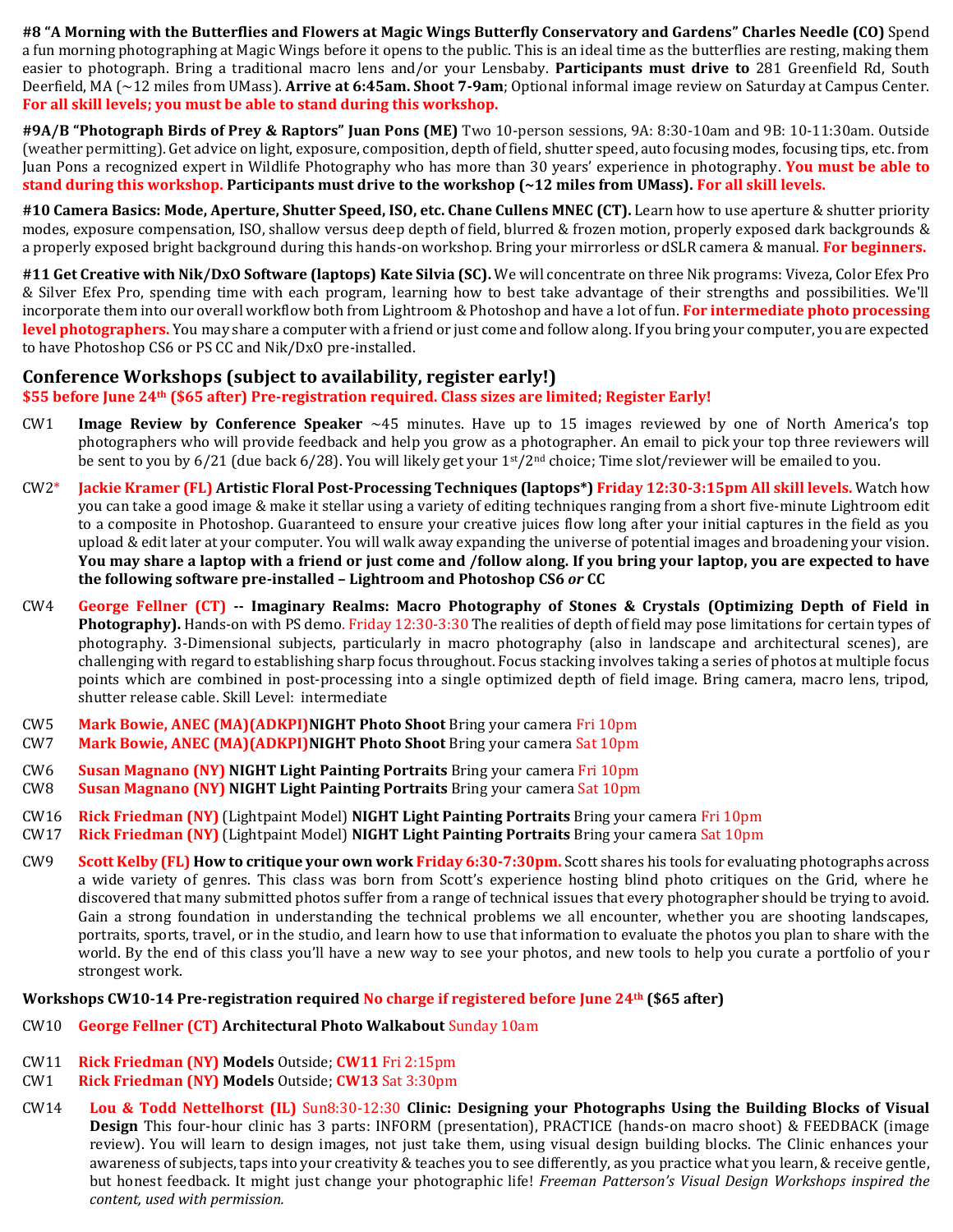# **75th CONFERENCE OF THE NEW ENGLAND CAMERA CLUB COUNCIL Conference Co-Chairs: Lisa Cuchara, HonNEC, Cr. Photog. M. Artist, M. Photog. and Tom Cuchara HonNEC**

#### **Photo Walk with Conference Presenter (Max one per attendee) Saturday 7-8am. No Charge Registration deadline July 5th. Companies may loan equipment overnight for Photo Walks** PW1 Erin Babnik (Canon) PW10 Jackie Kramer (Flowers)

| PW2 | Charles Needle (Mobile Device)               |      | PW11 Kate Silvia (ND filters)           |
|-----|----------------------------------------------|------|-----------------------------------------|
| PW3 | Xiomaro (Mobile Device)                      |      | PW12 Joey Terrill (Nikon)               |
| PW4 | Clifford Pickett (Mobile Device)             | PW13 | Brenda Tharp                            |
| PW5 | Lee Varis (Infrared)                         |      | PW14 Chane Cullens MNEC (Camera Basics) |
| PW6 | Chris McGinnis (Macro; OM Digital Solutions) |      | PW15 Paul Nyugen (Trees)                |
| PW7 | Lou & Todd Nettelhorst                       |      | PW16 Rick Friedman (People/backgrounds) |
| PW8 | Tim Grey (Photo Pills)                       | PW17 | Noah Buchanan (Mirrorless; Hunts)       |
| PW9 | Susan Magnano (Long Exposure)                |      | PW18 Kah-Wai Lin (Landscapes)           |
|     |                                              |      |                                         |

**\_\_\_\_\_\_\_\_\_\_\_\_\_\_\_\_\_\_\_\_\_\_\_\_\_\_\_\_\_\_\_\_\_\_\_\_\_\_\_\_\_\_\_\_\_\_\_\_\_\_\_\_\_\_\_\_\_\_\_\_\_\_\_\_\_\_\_\_\_\_\_\_\_\_\_\_\_\_\_\_\_\_\_\_\_\_\_\_\_\_\_\_\_\_\_\_\_\_\_\_\_\_\_\_\_\_\_\_\_\_\_\_\_\_\_\_\_\_\_\_\_\_\_\_\_\_\_\_\_\_\_\_\_\_\_\_\_\_\_\_\_\_\_\_\_\_\_\_\_\_\_\_\_\_\_\_ DOOR PRIZE EXTRAVAGANZA.** Come to the conference and you may go home with a brand-new camera or lens or another great prize from NECCC, our sponsors and vendors. Over the past seven conferences our attendees have won over \$80,000 in door prizes!

**CONFERENCE PLANNING ASSISTANCE.** A special service to welcome first time attendees and to assist all attendees in planning their activities for the weekend. **Antoinette Gombeda**, APSA, HonNEC will help you regarding scheduling, locating classrooms, etc. **Attendees may walk in for assistance at** *any time* **Friday from 10am-4pm** in the UPUB on Main Concourse Level of the Campus Center. **Join us even if you are not a first-time attendee and need some advice!**

### **FREE 75TH ANNIVERSARY GIFT & PIN FOR REGISTERED ATTENDEES. Plus logo merchandise to purchase, Available at Hospitality**

**SPEAKERS' NOTES** are available in two formats. A link to the free version is sent to all registered attendees one week before the conference and printed version is available for purchase (in a printed full color edition – over 200 pages!) Pre-purchase printed notes with your registration at discounted price of \$33, regularly \$36 Pre-purchased notes can be picked up at the NECCC Hospitality Desk.

**LOANER EQUIPMENT.** Campus Center lower level. See the loaner information in the registration folder with days, times & procedures. Must have valid driver's license & major credit card for identification/copying. **Fuji, Nikon, OM Digital Solutions (Olympus),**  Panasonic, Sony & Tamron may have their top-of-the-line equipment (cameras & lenses) available to borrow Friday & Saturday. Overnight loaners for Photo Walks and Sunday AM Event. Sunday 8:30-9:30 am is return only.

\_\_\_\_\_\_\_\_\_\_\_\_\_\_\_\_\_\_\_\_\_\_\_\_\_\_\_\_\_\_\_\_\_\_\_\_\_\_\_\_\_\_\_\_\_\_\_\_\_\_\_\_\_\_\_\_\_\_\_\_\_\_\_\_\_\_\_\_\_\_\_\_\_\_\_\_\_\_\_\_\_\_\_\_\_\_\_\_\_\_\_\_\_\_\_\_\_\_\_\_\_\_\_\_\_\_\_\_\_\_\_\_\_\_\_\_\_\_\_\_\_\_\_\_\_\_\_\_\_\_\_\_\_\_\_\_\_\_\_\_\_\_\_\_\_\_\_\_\_\_\_\_\_\_

**USED EQUIPMENT** Bring your used photo equipment to sell.

# **VISIT THE VENDORS ON THE LOWER LEVEL OF THE CAMPUS CENTER**

**Great products and show specials** 

**Hunts Photo and Video** will open Friday 10am (Open Friday & Saturday only, closed Sunday).

**NECCC thanks Gary Farber & Hunts Photo & Video for their continuous & generous sponsorship of our conference!**



# **SUNDAY AM EVENT**

**7-8:30am Sponsored by Hunts**

**The Knights of Gore will be doing demonstrations, battles, and a melee\* outside.** 

**The knights will be available for portraits outside at the pond area following the event.** 

Lord Jeffery founded the Knights of Gore in 2007. Jeffery hails from Dudley, Massachusetts. His favorite weapon is the Danish axe. **http://knightsofgore.com**

*\* Melee is a large battle, until the last person is standing "By the 12th century the mass battle of the knights, which came to be called the melee, was preceded by a series of more controlled single combats"* 

Photo by Lisa Cuchara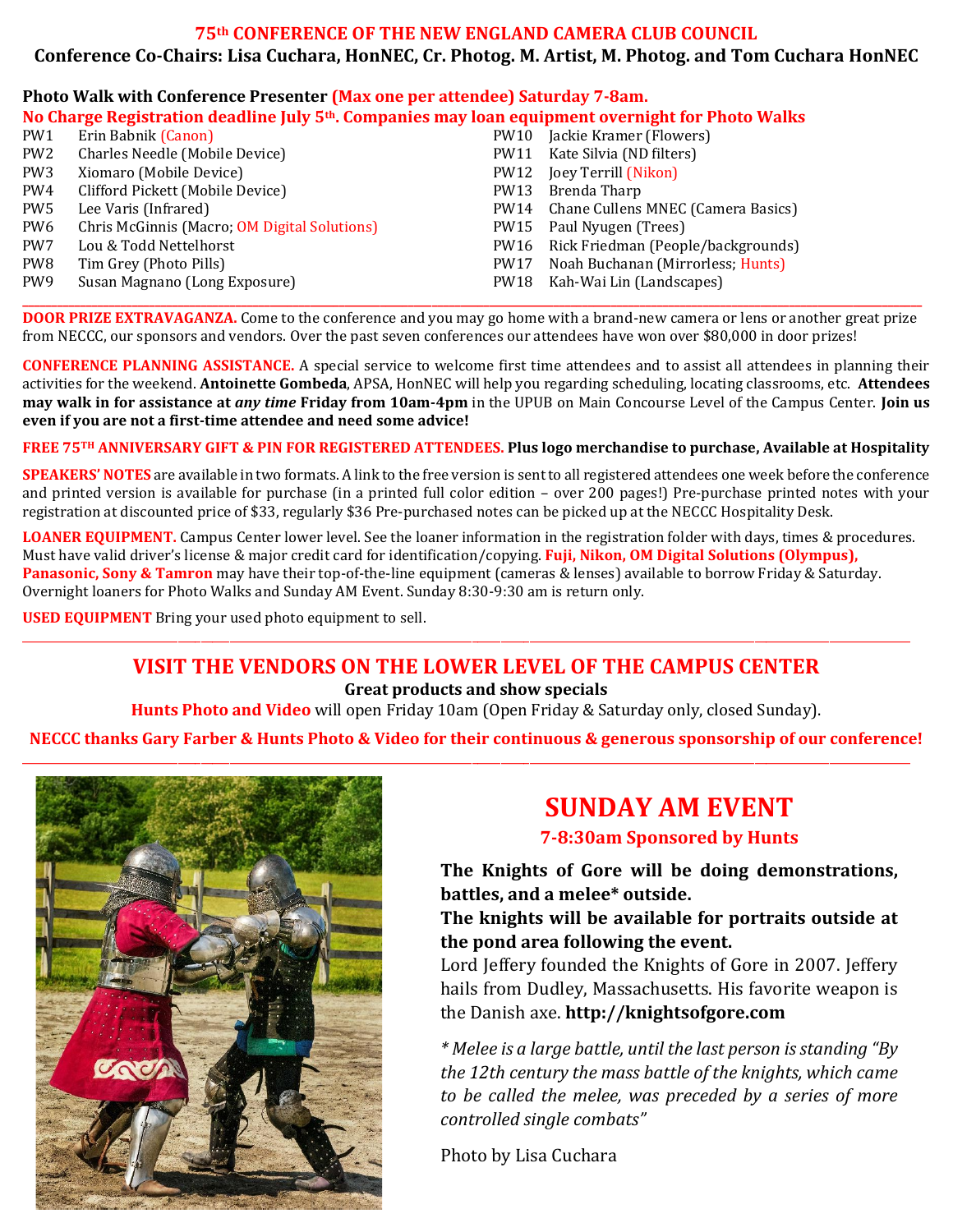# **FOR OUR 75TH NECCC CONFERENCE WE HAVE THREE NECCC FEATURE PRESENTATIONS All three keynotes are sponsored by NECCC in honor of Daniel Charbonnet, HonPSA, HonNEC**

# **"The Stuff They Don't Tell You" Friday Afternoon in Campus Auditorium by Scott Kelby**



'

When Scott did this class for the first time, right after the class you know what so many participants came up to Scott to ask "Why didn't anybody tell us this stuff?!" These are the things that, once you realize them, can propel your image-making to the next level because it opens your eyes to things that are usually passed one-onone (maybe from a mentor to an apprentice), or not at all, but Scott lays it all out there, and really opens your eyes to a new way of thinking about photography that will transfer directly to the type of images you make from here on out. This will be one you'll be talking about. [www.scottkelby.com.](http://www.scottkelby.com/) Scott is Editor & Publisher of Lightroom Magazine; Editor and co-founder of Photoshop User magazine, producer of LightroomKillerTips.com; host of The Grid, the influential, live, weekly talk show for photographers; and founder of the annual Scott Kelby's Worldwide Photo Walk.™ He is President & CEO of KelbyOne, an online educational community for learning Lightroom, Photoshop, and photography. Scott is a photographer, designer, and award-winning author of more than 90 books. For six years in a row, Scott has been honored with the distinction of being the world's #1 best-selling author of photography technique books.

# **"Eye to Eye with LIFE" - Friday Evening in Fine Arts by Frans Lanting**

Master photographer Frans Lanting has a gift for connecting people with the lives of wild animals and showing us the world through their eyes. His powerful personal perspective illuminates the big stories behind his images, which are drawn from three decades of work in wild places from the Amazon to Antarctica. His presentation provides insights into his unique approach to visualizing ideas about the natural world and includes the story of his LIFE symphony, a multimedia orchestral performance featuring Lanting's imagery and the music of Philip Glass—a work that tells the story of life on earth from the Big Bang to the present and has captivated audiences around the world [www.FransLanting.com.](http://www.franslanting.com/) Our Friday evening keynote speaker Frans has been hailed as one of the great photographers of our time. His influential work appears in books, magazines & exhibitions around the world. For more than two decades he has documented wildlife from the Amazon to Antarctica to promote understanding about the Earth & its natural history through images that convey a passion for nature & sense of wonder about our living planet.



# **"A Decade of Memorable Moments at Baseball's Crown Jewel, Fenway Park" Saturday Evening in Fine Arts by Billie Weiss**



Boston Red Sox Senior Manager of Photography Billie Weiss will display and discuss images from the past decade of memorable moments at baseball's crown jewel, Fenway Park, and beyond. Billie will share the approach and mentality behind his images that tell the story of some of the storied franchise's most iconic moments – including the 100th Anniversary of Fenway Park, two World Series championships in 2013 and 2018, the retirements of DAVID ORTIZ and DUSTIN PEDROIA. This behind the scenes look at the day-to-day life of a professional sports team photographer will feature bold, vibrant, impactful imagery and personal anecdotes from the inner workings of the dugout, locker room, and community. He will also share other sports photography work from some of the world's great sporting events and venues.